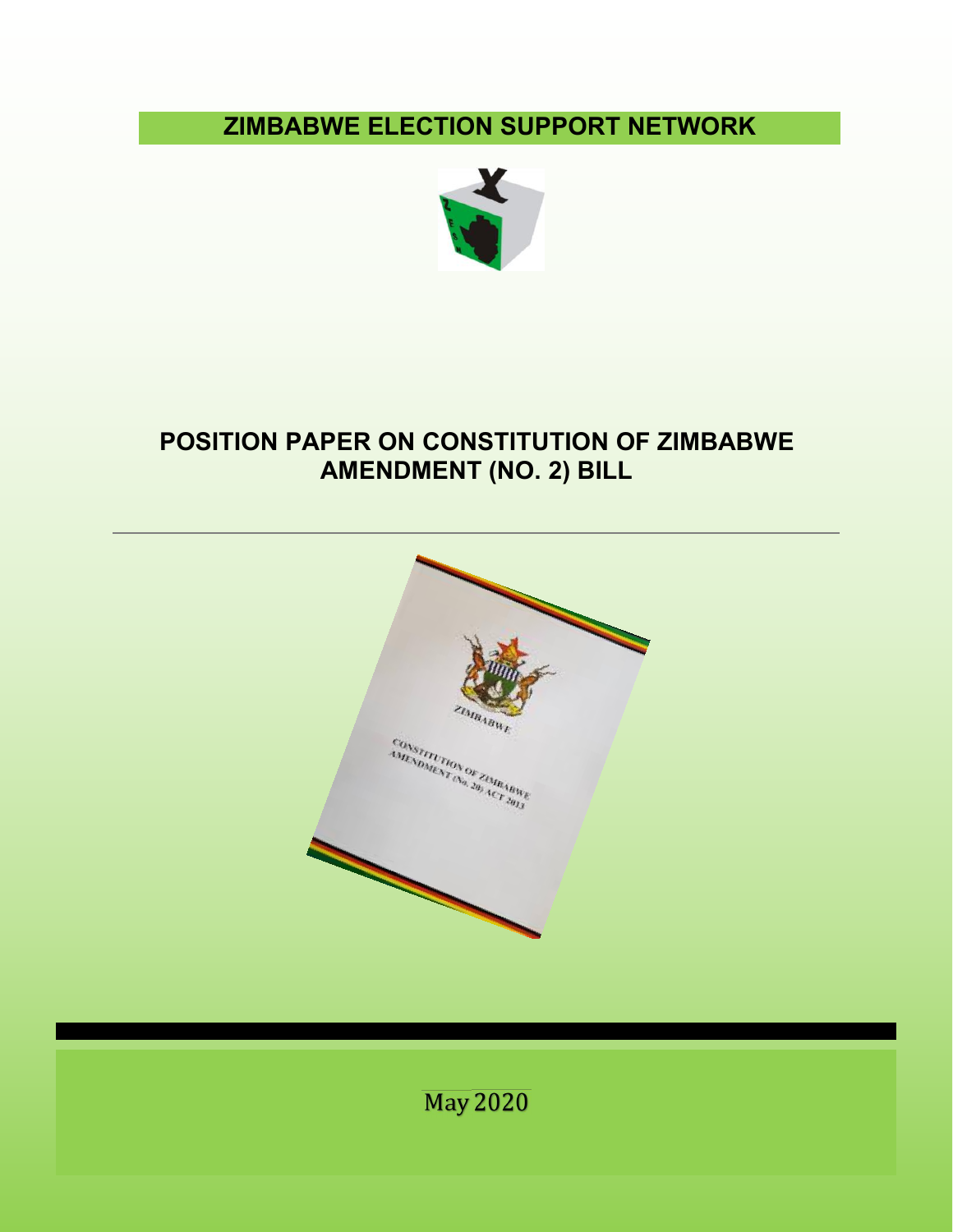## **EXECUTIVE SUMMARY**

The government is proposing to amend the Constitution and some of the proposed changes affect the conduct of elections. This is ZESN's position paper concerning the proposed changes. While ZESN acknowledges that the Constitution is not set in stone, it encourages caution and restraint before changing it, particularly so not long after its adoption and before some parts have been implemented. ZESN urges a **more consultative, cooperative and** consensus-based approach and discourages unilateralism based on numerical superiority in parliament.<br>ZESN is concerned by the proposal to delink the delimitation of electoral boundaries from the population census.

This will affect democratic representation and may lead to gerrymandering. ZESN urges the government to move forward the **Population Census** as a better alternative to amending the Constitution.

ZESN believes there is no need to remove the **running-mate** provisions in presidential elections, especially when they have not even been tested. The proposal to remove these provisions is based on an irrational fear. The removal will disturb a more democratic succession system.

The proposed amendments to the **devolution provisions** demonstrate a need for a comprehensive re-think of the devolution model rather than doing piece-meal changes that will result in a patched-up and incoherent Constitution. There is no need to create two centers of power in the Metropolitan Provinces which will be the result of the proposed amendment.

While extending the women's quota in Parliament appears like a progressive idea, it perpetuates a façade of promoting **women's participation** in politics when the government should be implementing the principle of 50/50 (equal) representation as required by the Constitution. Another 10 years of the women's quota isnot going to solve the problem of under-representation and authorities must take a bolder step if they are committed to gender equality. Likewise, **the new youth quota** of 10 youth members of parliament (MPs) is an act ofpolitical tokenism rather than a substantive step to promote youths' participation in parliament. The amendment must also be redesigned to ensure it promotes equal gender representation.

ZESN is concerned with proposals to change rules for appointing judges to the Supreme Court and the Constitutional Court and the retirement of judges. It is also concerned with changing procedures for appointing the Prosecutor General. These changes affect the independence of the judiciary and prosecution authority, which are important political referees in electoral disputes.

# **INTRODUCTION**

On 31 December 2019, the Government of Zimbabwe (GoZ) published the Constitution of Zimbabwe Amendment (No. 2) Bill (Constitutional Bill) in the Extraordinary Government Gazette. This was the formal commencement of the special procedure to amend, for the second time in two years, the Constitution of Zimbabwe which was adopted following a popular referendum in 2013.

The Constitutional Bill includes proposals that affect the conduct of elections in Zimbabwe. Monitoring the conduct of elections and the rules that affect elections are important parts of the core business of the Zimbabwe Election Support Network (ZESN). It is important, therefore, to examine the Constitutional Bill and state our position on the proposed changes.

The purpose of this paper, therefore, is to set out the ZESN position concerning proposals in the Constitutional Bill that affect the conduct of elections. This will be done through an examination of the relevant proposals. *This position paper is structured as follows:*

● Following this introduction, the proposed amendments that affect the conduct of elections will be outlined.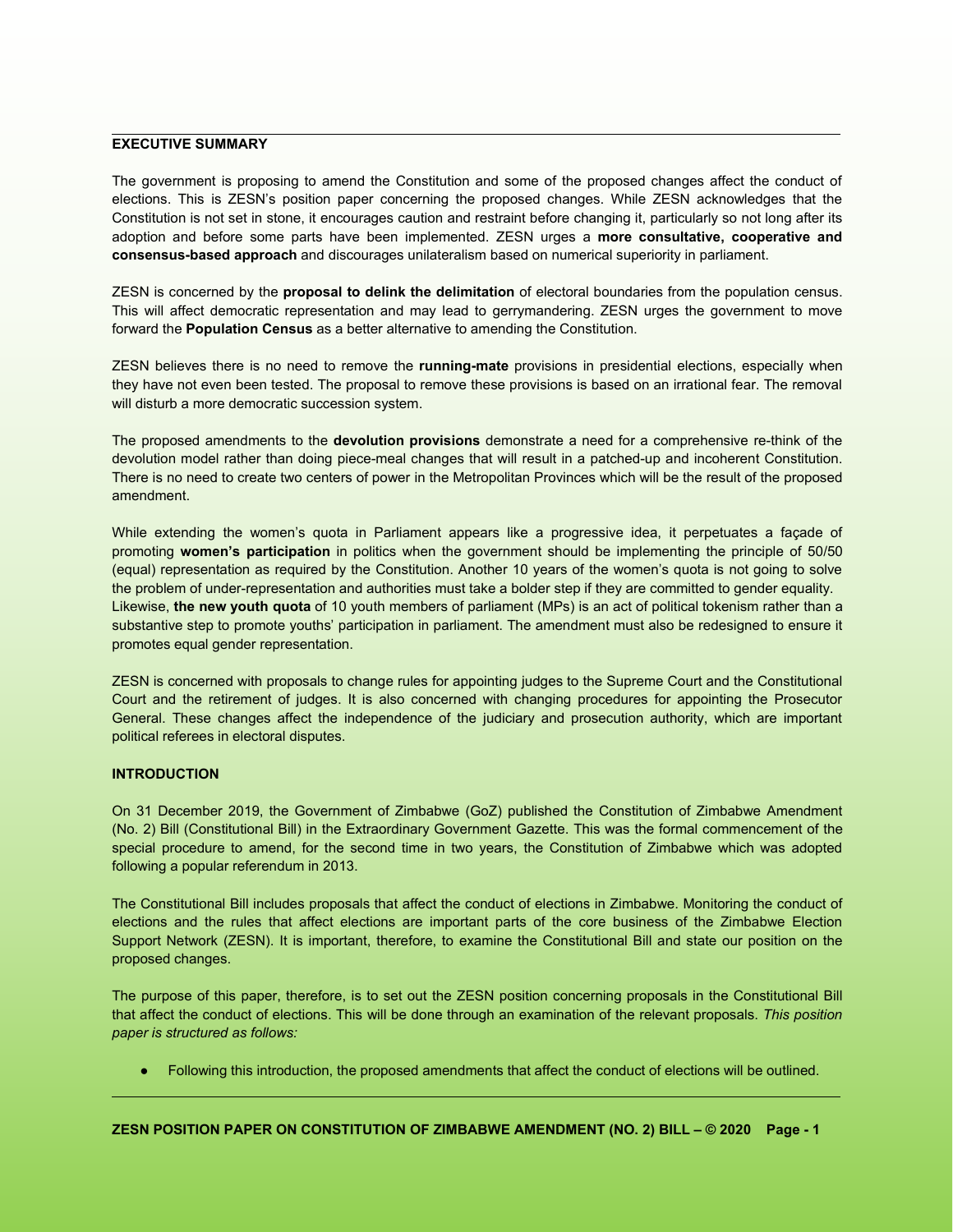- Thereafter, in order to provide the broad context, there will be an overview of arguments for and against amending the constitution.
- The fourth section contains a detailed examination of each of the proposed amendments.
- The fifth section will provide the conclusions and recommendations.

# **OUTLINE OF THE PROPOSED AMENDMENTS**

The following proposed amendments will have a direct impact on elections:

- *the election of Vice Presidents*
- *the delimitation of electoral boundaries*
- *the composition of provincial and metropolitan councils*
- *the extension of the women's parliamentary quota*
- *the introduction of the youths' parliamentary quota*
- *the appointment of judges of Supreme Court and the ConstitutionalCourt*
- *the appointment of the Prosecutor-General*

ZESN will examine the effect of each of these proposed amendments and provide an opinion and recommendations and, where applicable, alternative suggestions. However, before this examination, ZESN provides a general overview of its position regarding amending the Constitution.

# **GENERAL OVERVIEW CONCERNING CONSTITUTIONAL AMENDMENTS**

ZESN accepts that the Constitution represents a social contract between the State and the citizens and, as such, it is subject to change over the course of time. However, ZESN believes that there are good reasons why the Constitution must be considered sacred and, therefore, ought to be protected from unwarranted changes. While as per constitutional procedure a party that has a special majority in Parliament can institute amendments to the Constitution, ZESN is of the view that such changes should strengthen rather than weaken democracy.

ZESN acknowledges that it may be necessary to amend the Constitution in order to make corrections to the original text. This may be because errors or gaps have been observed in attempts to implement the Constitution. The existence of the special procedure to amend the Constitution is a recognition of the need for a facility to amend the Constitution. The threshold for changing the Constitution ishigher than for amendments to ordinary legislation which is a reaffirmation of the special status of the Constitution.

ZESN also acknowledges that amending the Constitution may be justified on the grounds that it is consistent with democracy since it is done through democratically elected representatives. It also enables society to adapt to changing circumstances and avoids rigidity which might tie society to unworkable systems. However, the special amendment procedure must strike a balance between preserving the Constitution from unwarranted changes and freeing society from restrictive rigidities of a Constitution.

The above points notwithstanding, ZESN believes that because of its status as the supreme law of the country, the integrity of the Constitution deserves special protection. The Constitution is the cornerstone of the country, the very foundation of the nation, and unnecessary tempering with it structurally weakens it.

The Constitution contains the founding values and principles of the nation and anything that threatens them must be avoided, regardless of procedural legality of that process. There is also a need to prevent potential floodgates of amendments which would result from changes being made unnecessarily.

Proposed constitutional amendments may also be objectionable on the basis of unconstitutionality. This may be because they do not meet procedural requirements or on the basis that the substantive content violates existing parts of the Constitution. ZESN takes note of the judgment of the ConstitutionalCourt in the case of**Gonese and Another**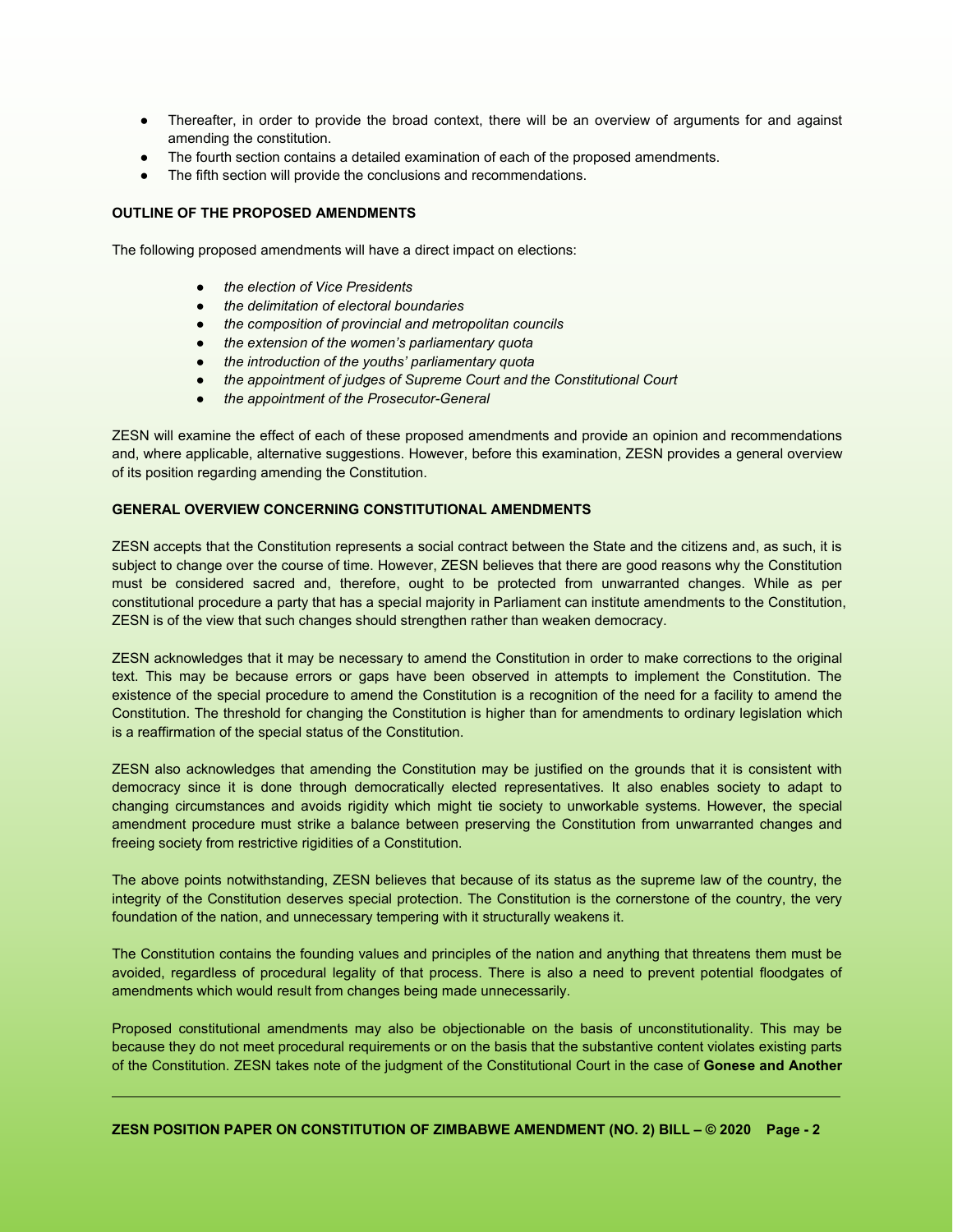**v Parliament of Zimbabwe and Others** delivered on 31 March 2020 which confirmed the legal point that a constitutional amendment can be unconstitutional if it does not meet procedural requirements.

Overall, it is ZESN's view that while there is no bar against constitutional amendments, great care, caution and restraint must be the hallmarks of the approach towards the nation's most important law and amendments must only be made as a matter of necessity and because they are unavoidable.

ZESN does not believe that a persuasive case has been made for the latest set of proposed changes, especially as they come so soon after the current Constitution was adopted and some of the provisions have not even been implemented. ZESN is also concerned by the unilateralism that characterizes the approach to changing the Constitution when the making of the current Constitution had marked an important step in promoting cooperation and consensus as a norm of constitutional making.

# ● **DELIMITATION: MARKING ELECTORAL BOUNDARIES**

A key proposed change is that the marking of electoral boundaries will no longer be linked to the population census as has been the case all along in terms of section 161 of the Constitution. This provision requires delimitation to be done *"as soon as possible after a population census"*. Clause 12 of the Constitutional Bill *"de-couples ZEC's delimitation function from the population census"*.

No specific or convincing reason has been given for de-linking the marking of electoral boundaries from the census. The last census was in 2012 and the next is due in 2022, a year before the elections in 2023. However, ZEC has signalled its intentions to carry out delimitation earlier than 2022. There has been no delimitation since 2008. Census data from 2012 is likely to be outdated and ZEC does not want to wait for the next census in 2022. This could explain why the amendment seeks to de-link delimitation from the population census. If this is the sole reason it is a quickfix to liberate ZEC from the constitutional obligation to use the latest census data so that it can go ahead before the next census.

While recognizing the need for a new delimitation exercise as current electoral boundaries are arguably no longer representative of the population, ZESN does not believe the solution lies in de-linking the exercise from the population census. The argument that ZEC can rely on the voters' roll to mark electoral boundaries is inadequate. A Member of Parliament or council is a representative of all people in a constituency, not just those that are registered on the voters' roll. Electoral boundaries affect other aspects, including the allocation of resources to constituencies or wards. The change will have a fundamental impact on democratic representation in the political community.

The government still has time to move the census forward from 2022, so that ZEC will have ample time to do the delimitation exercise using latest population data. The census is governed by legislation and it can be easily changed without affecting the constitutional fundamentals. If the census is going to be held in 2022, there is no reason why it can't be moved forward to 2020 or 2021 in which case ZEC will still be able to mark electoral boundaries well in time before the 2023 elections.

The issue of delimitation is of utmost importance in electoral politics because of the common problem of gerrymandering. This is a practice where electoral boundaries are manipulated in order to suit one political party's interests over its competitors' interests. There will be fears and suspicions that de-linking of the delimitation exercise from the population census is another way towards gerrymandering. There is need to exercise great caution before de-linking the marking of electoral boundaries from the population census data.

### ● **ELECTION OF VICE PRESIDENTS**

The proposals seek to change the way the Vice Presidents come into office. Currently, the provisions that are due to start operating at the 2023 elections require Vice Presidents to be elected alongside the President. These are often referred to as the "running mates' provisions". The proposals will change this so that the Vice Presidents will be appointed by the President.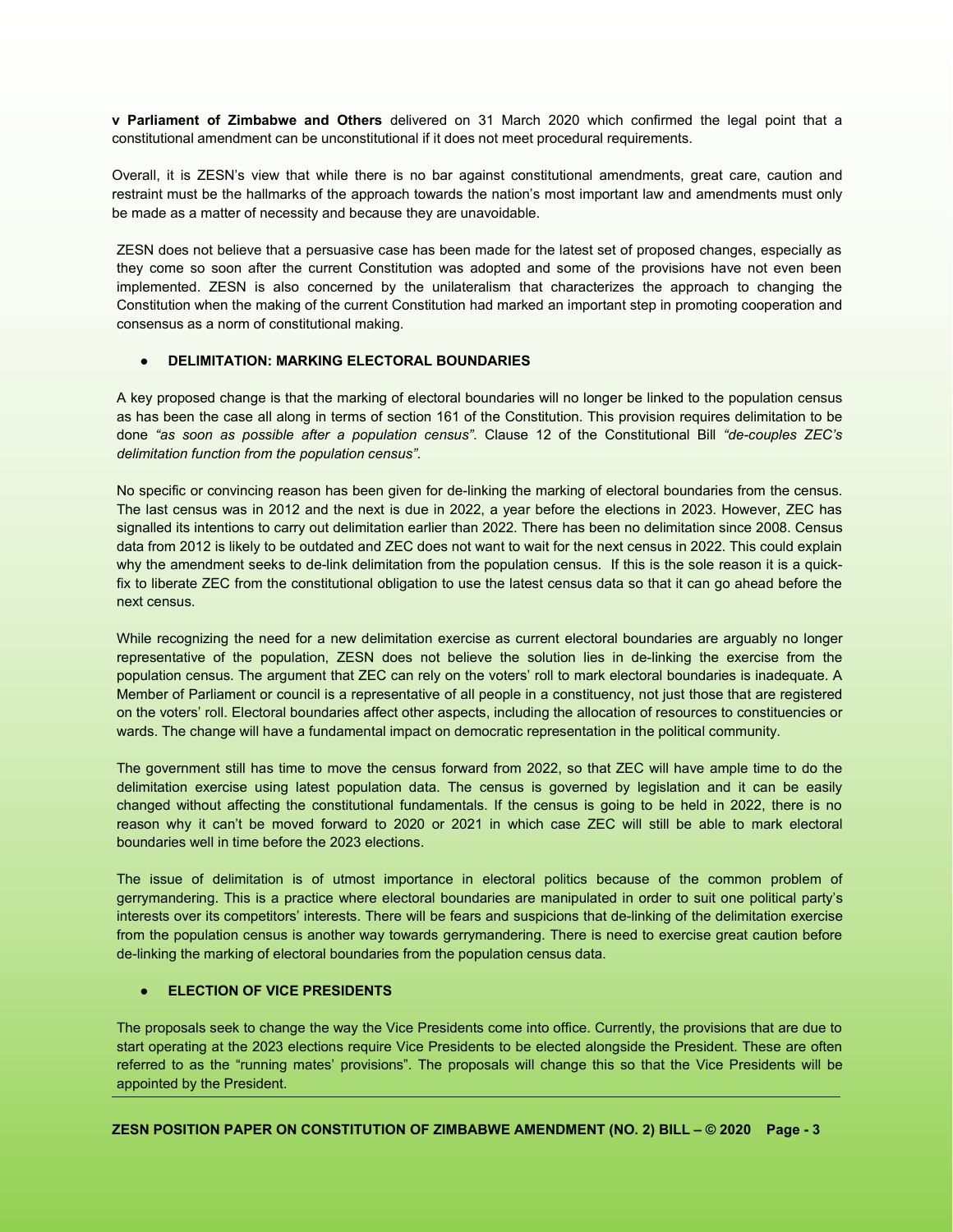The running mates' provisions were designed so that there would be a clear hierarchy in the presidency as there would be a first and a second Vice President. It would also ensure a smooth succession in the event of a vacancy in the Presidency as the First Vice President would automatically take over. It was also considered more democratic because the successor would be a popularly elected person, notan appointee of the president.

However, critics of the running mates' system argue that it creates multiple centres of power since the Vice Presidents can claim a popular mandate from the people as their source of authority. This is different from a situation where the President is the appointing authority. Critics fear that the President's authority might be challenged by the deputies. There is also concern that the system creates incentives for the Vice President to displace his boss since they will be automatically assured of taking over by virtue of the succession provisions.

These arguments are based on an irrational fear of a so-called powerful Vice Presidency. They ignore the fact that the President would normally be deputized by a person that she/he would have chosen and istherefore more likely to be an ally than a competitor. Furthermore, they overlook the fact that the Vice President has no incentive to overtake his boss because doing so results in a moral hazard. The moral hazard is that if he/she could displace his/her boss, his/her deputy would also have the same power to displace him/her. It is not in deputy leaders' interests to fight and displace their bosses.

The proposed amendment will take the country back to the old constitutional dispensation where Vice Presidents were appointed by the president. Succession in the event of a vacancy in the presidency would be settled by the incumbent party and therefore the person would not have a popular mandate.

#### ● **CHANGES TO METROPOLITAN COUNCILS**

The Constitutional Bill seeks to make changes to the devolution model by merging provisions applying to provincial and metropolitan councils, the latter two being Harare and Bulawayo. The amendment will ensure that chairpersons of the metropolitan provinces will be elected just like chairpersons of provincial councils are elected by their fellow councilors. At present, the mayors of the cities of Harare and Bulawayo automatically become chairpersons of the metropolitan provinces.

On the face of it, the change will enhance democracy in the metropolitan councils. However, the reason why designers of the Constitution created different leadership models for metropolitan councils and provincial councils is the two types of administrations are different. Metropolitan provinces cover the two large urban areas which are already governed by Mayors and city councils. Having an elected mayor and a provincial chairperson only creates two rivals running the same area. This results in duplication of roles and potential conflicts if held by two different persons. This is likely to cause problems.

One alternative, if there are to be any changes at all, is to re-think the whole idea of having devolved metropolitan councils led by a provincial chairperson in addition to urban councils presided over by a mayor in Harare and Bulawayo. Devolution would apply to all other provinces not to the two major cities which will simply be run by urban councils. There is no practical purpose to be served by having an urban council and a provincial council covering the same geographical area.

# ● **REMOVING MPS FROM PROVINCIAL AND METROPOLITAN COUNCILS**

Another proposed change to the devolution model is to remove Members of Parliament from membership of provincial councils. Currently, MPs from each province also sit as members of provincial and metropolitan councils. The main rationale for this model was that it would save costs rather than have a new set of councilors. However, it diluted the concept of devolution.

The proposal will mean there will be 10 provincial council members elected separately based on proportional representation. This will make the devolved councils more exclusive and it will also increase spaces of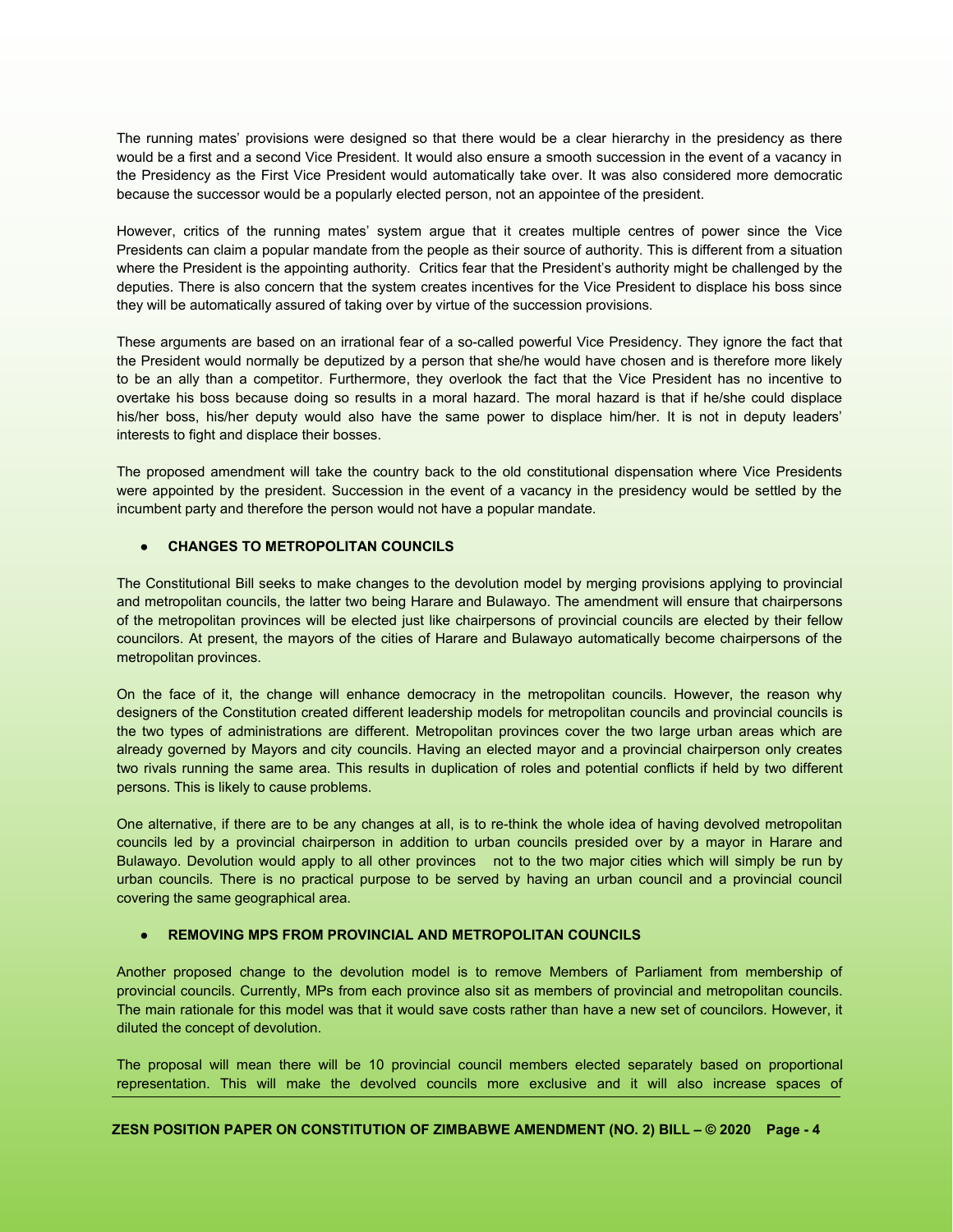representation for politicians. If they are not elected for national Parliament, they can always try the provincial councils.

If used well, provincial councils can be good spaces for grooming future MPs. It might be a good opportunity to have preferential seats for women and youths and the disabled at this level.

What is evident from this discussion is that there are still unresolved issues concerning devolution, which seven years after the Constitution was adopted, has not yet been implemented. This amendment process is a good opportunity to re-visit the devolution model as a whole rather than engage in these piecemeal amendments which will leave the Constitution patched-up and untidy. ZESN would recommend a proper study of the current model and <sup>a</sup> comprehensive solution that can be worked out through co-operation, consultation and consensus.● **EXTENDING THE WOMEN'S PARLIAMENTARY QUOTA**

The proposed amendment seeks to extend the provision for a maximum quota of sixty (60) proportional representation seats for women in the National Assembly for a further two Parliaments. The current provisions provide for the women's quota for a maximum of two Parliaments, due to expire in 2023.

This might be presented as a correction of the Constitution, having identified that the period given in the original document is insufficient. Such an extension is presented as a positive step to promote women's representation in Parliament. Nevertheless, there is some criticism for this amendment for being inadequate, misleading and perpetuating inequality while being presented as progressive.

Critics argue that there must be equal representation of women as required by the values, principles and provisions of the Constitution and that this quota system detracts from the demand for equality. The women's quota was presented as a measure to promote the representation of women in parliament but it was a compromise and a climb down from the requirement for gender equality. Male MPs were not prepared to give up their seats in favour of women, hence the creation of 60 additional PR seats.

This achieved two things: parliament got bigger with 60 additional seats without necessarily promoting gender equality. In a political system in which political representation is largely constituency-based, proportional representation MPs have little clout and visibility. Therefore, PR MPs are given derisive names on the grounds that they are beneficiaries of a system rather than worthy candidates compared to constituency-based MPs.

The proposed extension of the women's quota is an acknowledgement that it has not worked. However, no investigation has been done to examine why it has not worked. Extending the women's quota for another two terms does not fix the problem. The proposed extension might be well meant but not enough thought has gone into it. The government should consult more and consider a system which guarantees 50/50 representation in Parliament.<br>● **THE YOUTH QUOTA** 

The proposed amendment seeks to reserve 10 proportional seats in the National Assembly for youths. This youth quota will work in the same way as the women's quota. While it looks positive, it is questionable whether it satisfactorily addresses the issue of underrepresentation of young people. It increases the size of Parliament without enhancing the role of young people in politics. Similar arguments advanced above apply with a similar effect to the youth quota.

The current proposal also suffers the weakness of failing to ensure gender equality. With only 10 vacancies, meaning one from each province, only the top candidate from the party that wins the province will be elected. The idea of the party-list is therefore redundant. A party-list can only be useful where there is more than one vacancy. The provision will have to be redrafted to ensure that it achieves the objective of promoting gender equality.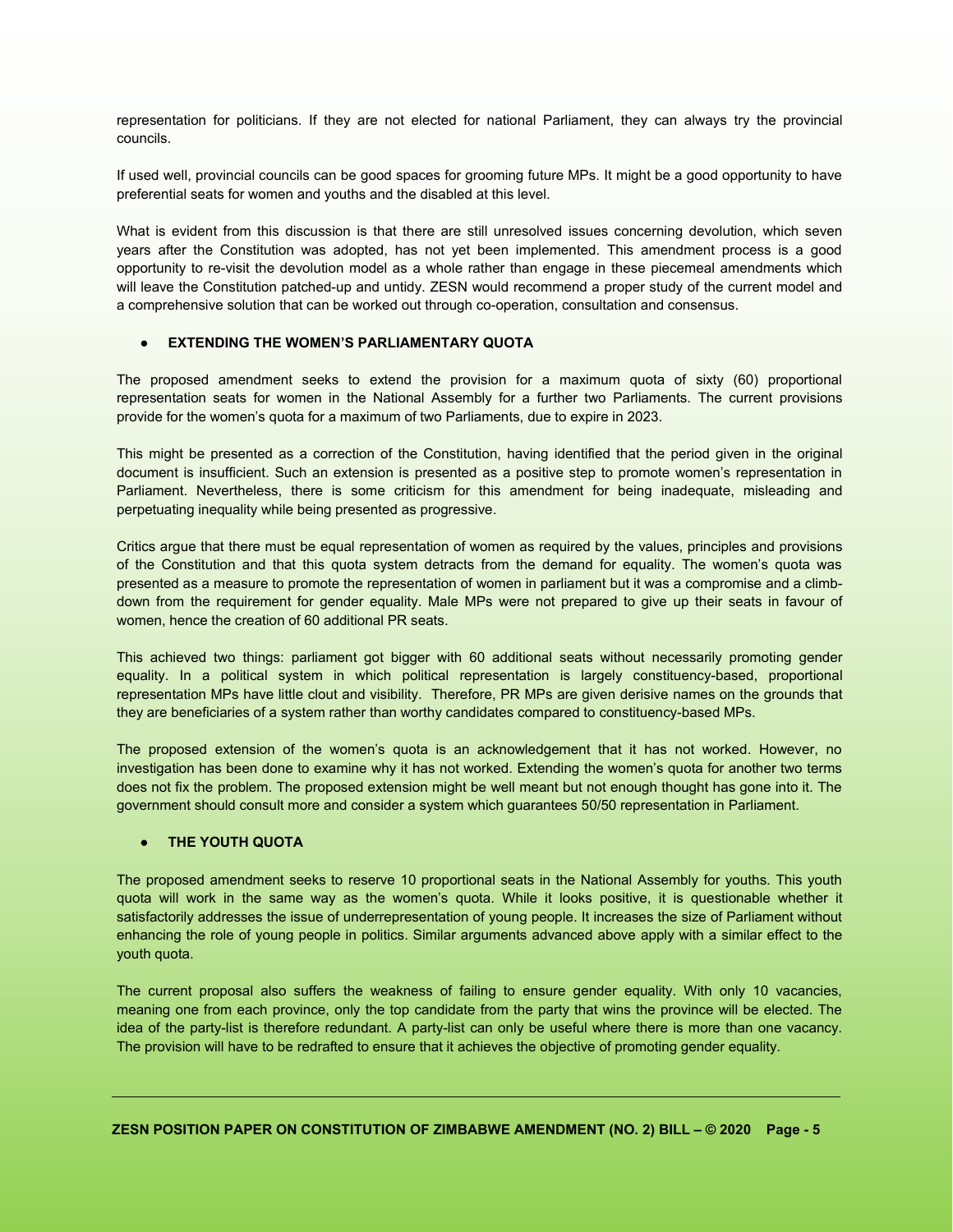# ● **APPOINTMENT OF JUDGES AND THE PROSECUTOR-GENERAL**

Under proposed amendments, the President will have the power to appoint serving judges to the Supreme Court and the Constitutional Court without following the normal procedures which require public interviews and recommendations by the Judicial Service Commission (JSC). Currently, all judicial appointments are managed by the JSC in terms of a public process. This was designed to ensure that there would be transparency and checks and balances in the process of judicial appointments. The same process would also apply to the Prosecutor General. Now the Prosecutor General will be appointed by the President without the public process.

The change can be encapsulated as follows: the open, transparent process which had checks and balances has been replaced by a closed, opaque and unilateral process in which the power of the President to appoint is unchecked, as was the case with the Lancaster House Constitution. Why does this matter for elections, with which ZESN is primarily concerned?

Judges and the Prosecutor General are referees in the political community. They have an important role to play in resolving disputes in electoral processes, either as prosecutors of offences or as judges of disputes or criminal prosecutions. In particular, judges of the Constitutional Court have a constitutional mandate to resolve disputes regarding the presidential election. For that reason, their independence is fundamental and anything that detracts from it has to be watched carefully and avoided. The current appointment processes were designed to promote this independence and to prevent the President from having unchecked power in their appointment.

However, the proposed amendments will remove these checks and balances and therefore affect the independence of the judiciary and the Prosecutor-General. This is of particular significance in the case of the Constitutional Court in which case its judges are due for appointment in May this year. This is why the timing of the changes is viewed with suspicion by the political community. It suggests that there is an attempt to give the current President untrammelled powers to appoint his favourites without the scrutiny of the current judicial appointments process. The risk is that it will only add to long-standing concerns that the electoral field is unfair and skewed in favour of the incumbent and the ruling party.

It does not help that these proposed changes come so soon after the first amendment in 2017, which also changed the appointment procedures concerning the most senior judicial offices, namely, the Chief Justice, the Deputy Chief Justice and the Judge President of the High Court. The Constitutional Amendment (No. 1) Act removed the public process and gave all the power to the President.

# ● **RETIREMENT OF JUDGES**

Further proposed changes concerning judges will affect their retirement age. Presently, the maximum age of retirement is 70 years. If the amendment is passed into law, judges will be able to serve beyond the age of 70 years but on a "rolling contract" that is subject to approval by the President upon production of a medical certificate.

These changes will have two important effects: they will effectively extend the judges' retirement age and second, they will give greater power to the President who will determine whether the judge stays or leaves. This will make the judges more beholden to the President. It dilutes the idea of security of tenure which is part of the mechanisms to protect judicial independence.

The maximum age-limit was designed to ensure certainty and fairness in the retirement process. Every judge would be sure that they would retire upon reaching the age of 70. It also means judges' tenure in office is not dependent on the discretion and benevolence of the President. The proposed changes to the retirement age will seriously impact judicial independence. A judge who is under 70 years will have to behave if he wishes to remain in office and a judge who has been allowed to stay beyond 70 will also have to behave as a show of gratitude and to guarantee renewal of the annual contract.

It goes without saying, therefore, that the changes are a fatal blow to judicial independence which affects the role of judges as political referees. ZESN recommends that the recruitment and maximum retirement age must be retained in its present form.